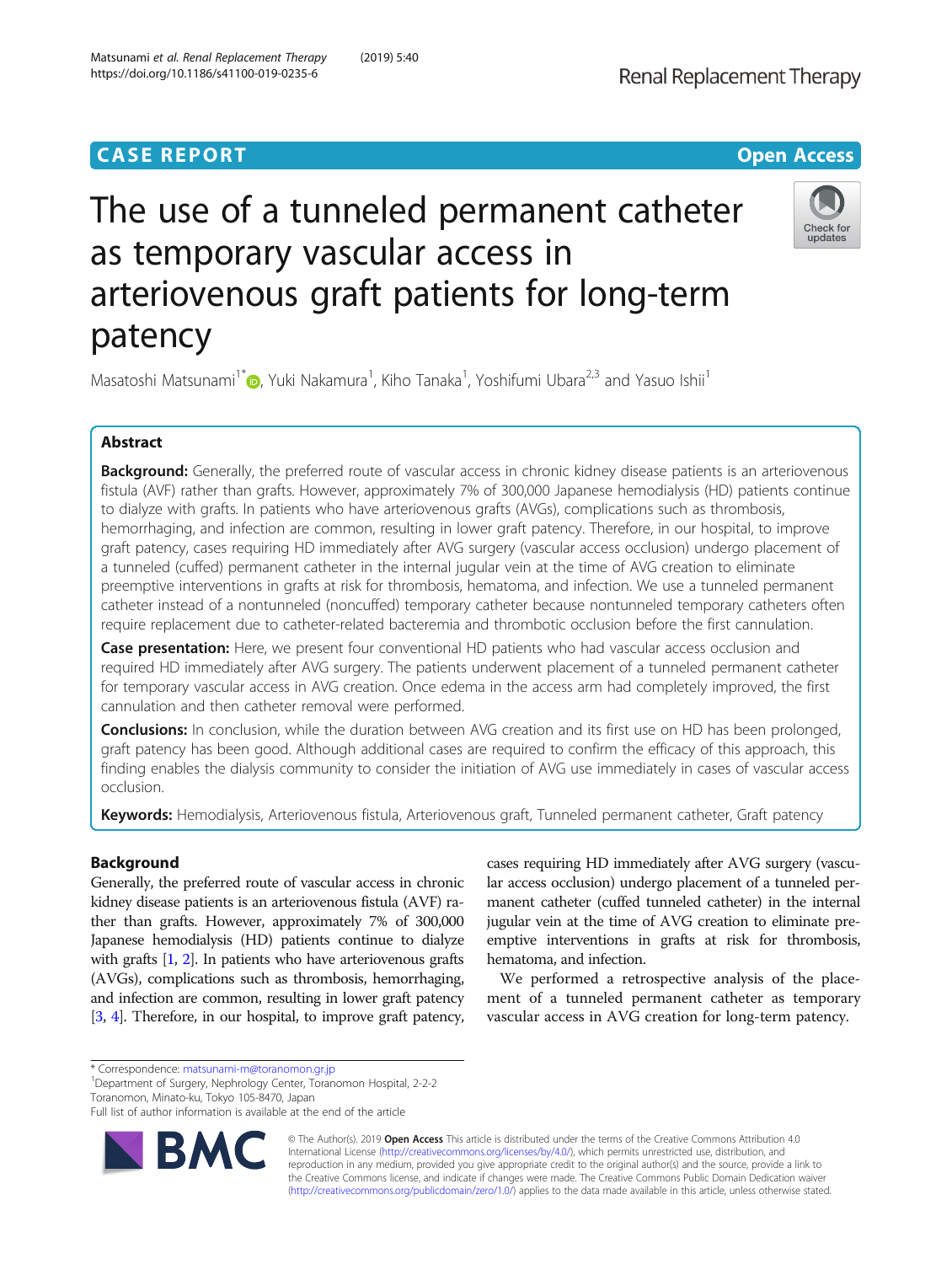#### <span id="page-1-0"></span>Case presentation

#### Case 1

A 49-year-old man from Japan was diagnosed with endstage renal disease (ESRD) due to IgA nephritis. Initially, a left wrist radial-cephalic AVF was created for HD. Soon after creation, the AVF was thrombotically occluded, and the patient required AVF reconstruction in the left forearm. However, the reconstructed AVF became occluded again, and we decided to perform brachial-basilic AVG in the right forearm (because of the narrow vascular diameter) with placement of a tunneled permanent catheter (because of the immediate initiation of HD). The implantation graft was an ePTFE-based heparin-coated graft (Propaten; W.L. Gore, Flagstaff, AZ, USA), and cannulation was performed 36 days after its creation. At this point, there was no evidence of thrombosis, edema or infection. The catheter was placed for 44 days with no evidence of thrombosis or catheter-related bacteremia (CRB). At present, 956 days after the operation, the patient is receiving HD stably with no vascular access problems.

#### Case 2

An 80-year-old woman from Japan was diagnosed with ESRD of unknown cause 11 years ago, and a radial-cephalic AVF in the left forearm was created for HD. She needed to maintain vein patency with repeated percutaneous venous angioplasty (PTA). Despite the continuation of regular PTAs (every 3 months), her inadequate HD blood flow due to severe stenosis did not improve, so an alternative route of vascular access was considered. We decided to create a brachial-basilic AVG in the right forearm (because of the narrow vascular diameter) with placement of a tunneled permanent catheter (because of the immediate initiation of dialysis). The implantation graft (Vectra; Thoratec Laboratories Corporation, Berkeley, CA, USA) was a polyurethane graft, and cannulation was performed 21 days after its creation. At this point, there was no evidence of thrombosis, edema, or infection. The catheter was placed for 28 days with no evidence of thrombosis or CRB. Thereafter, on postoperative day 139, we performed angiography with PTA, which revealed anastomotic stenosis in the right brachiocephalic vein. PTA using a Sterling balloon dilatation catheter (Boston Scientific, Marlborough, MA, USA) was thus performed and resulted in good dilation.

#### Case 3

A 37-year-old man from Japan was diagnosed with ESRD due to purpura nephritis 22 years ago, and an AVF was created for HD. After the patient received his kidney transplantation, the AVF was discarded and chronically thrombosed. When the patient experienced kidney graft loss due to recurrent purpura nephritis, HD needed to be restarted. He had received HD for 15 years via a right forearm radial-cephalic AVF. However, at 37 years of age, the patient had a sudden episode of bleeding from a duodenal ulcer, and severe anemia and hypotension caused AVF occlusion. We placed a brachial-basilic AVG at the same point in the right forearm (because of chronic occlusion and long-discarded AVF access in the left forearm). Usually, a history of AVF creation in the same arm results in prolonged edema, so we decided to perform AVG with placement of a tunneled permanent catheter. The implantation graft was an ePTFE graft (Advanta; Atrium, Hudson, NH, USA), and cannulation was performed 57 days after its creation with perigraft seroma, which resolved spontaneously. The catheter was placed for 58 days with no evidence of thrombosis or CRB. At present, 592 days after the operation, the patient is stably receiving dialysis with no vascular access problems.

#### Case 4

A 74-year-old woman from Japan was diagnosed with ESRD due to nephrosclerosis 11 years ago, and a radial-cephalic AVF in the left forearm was created for HD. She needed to maintain vein patency with regular PTAs (every 3 months). However, severe stenosis remained even after dilation with PTA, so we decided to create an AVG at the same point in

|  | Table 1 Characteristics of infections in tunneled permanent catheters versus nontunneled temporary catheters |  |  |  |  |  |  |  |  |
|--|--------------------------------------------------------------------------------------------------------------|--|--|--|--|--|--|--|--|
|--|--------------------------------------------------------------------------------------------------------------|--|--|--|--|--|--|--|--|

|                                    | Number of<br>catheters inserted | Number of<br>infection | Observation<br>period | Infection rates per<br>1000 catheter-days | Infection relative risk   | Reference           |
|------------------------------------|---------------------------------|------------------------|-----------------------|-------------------------------------------|---------------------------|---------------------|
| Tunneled permanent catheter        | 37                              | 6                      | 36-month period       | 2.9                                       | RR 3.7 (1.8-7.5), p<0.001 | Weijmer et al. [6]  |
| Nontunneled temporary catheter 235 |                                 | 52                     |                       | 12.8                                      |                           |                     |
| Tunneled permanent catheter        | 36                              | <b>NA</b>              | 16-month period NA    |                                           | RR 1.4 (0.6-3.4), p=0.41  | Mendu et al. [9]    |
| Nontunneled temporary catheter 91  |                                 | <b>NA</b>              |                       | <b>NA</b>                                 |                           |                     |
| Tunneled permanent catheter        | 310                             | 86                     | 24-month period 5.5   |                                           |                           | Saad et al. [10]    |
| Tunneled permanent catheter        | 182                             | 28                     | 16-month period 5.8   |                                           |                           | Rocklin et al. [11] |
| Tunneled permanent catheter        | 108 (Patients)                  | 92                     | 12-month period 4.6   |                                           |                           | Lee et al. [12]     |

NA not available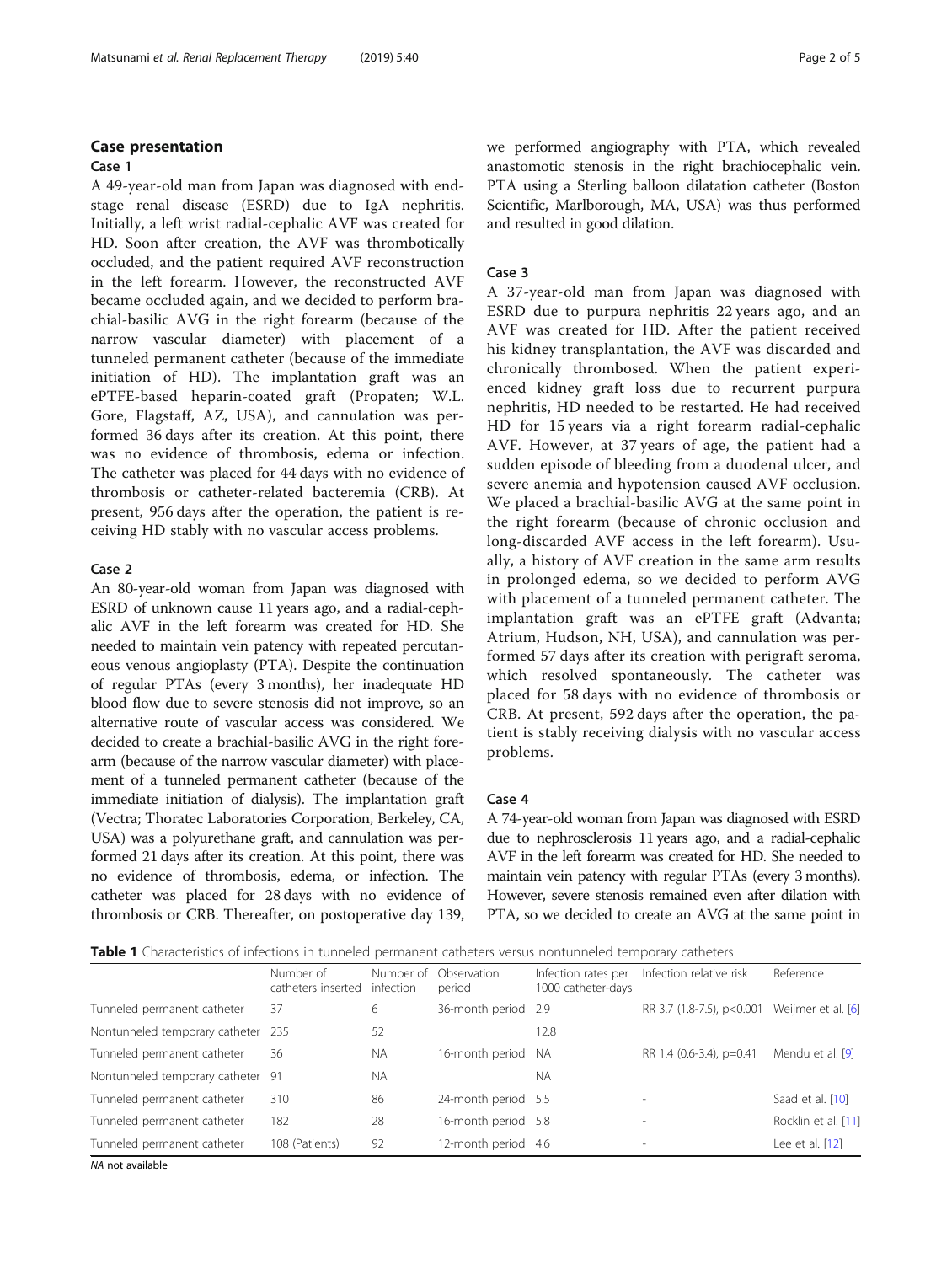| Nο | Graft             |     |     | Patient demography     |                       | Postoperative course |                  |                |           |  |
|----|-------------------|-----|-----|------------------------|-----------------------|----------------------|------------------|----------------|-----------|--|
|    |                   | Aae | Sex | Cause of renal failure | Catheter              | First cannulation    | Catheter removal | Complications  | Follow up |  |
|    | Propaten          | 49  | M   | IgA nephropathy        | <b>Bio-Flex Tesio</b> | 36 days              | 44 days          |                | 956 days  |  |
|    | Thoratec (Vectra) | 80  |     | Unknown                | Split Stream          | 21 days              | 28 days          | Stenosis (PTA) | 778 days  |  |
|    | Advanta           |     | M   | Purpura nephritis      | Split Stream          | 57 days              | 58 days          | Seroma         | 592 days  |  |
| 4  | Advanta           | 74  |     | Nephrosclerosis        | Split Stream          | 94 days              | 105 days         | Stenosis (PTA) | 564 days  |  |

<span id="page-2-0"></span>Table 2 Proportions of AVG patients with a tunneled permanent catheter and their postoperative course

PTA percutaneous transluminal angioplasty

the left forearm (because the patient requested, we use the same arm) with placement of a tunneled permanent catheter (because of the immediate initiation of dialysis). The implantation graft was an ePTFE graft (Advanta), and cannulation was performed 94 days after its creation. At this point, there was no evidence of thrombosis, edema, or infection. The catheter was placed for 105 days with no evidence of thrombosis or CRB. On postoperative day 79, we performed angiography with PTA, which revealed anastomotic stenosis in the left brachiocephalic vein. PTA using the Sterling balloon dilatation catheter was thus performed and resulted in good dilation.

#### Discussion and conclusions

We use a tunneled (cuffed) permanent catheter instead of a nontunneled (noncuffed) temporary catheter because nontunneled temporary catheters often require replacement due to CRB and thrombotic occlusion before the first cannulation. In contrast, with a tunneled permanent catheter, a polyester cuff positioned approximately 2 cm from the skin exit site allows tissue ingrowth (biofilm formation) to function as an anchor and prevent bacterial migration [[5\]](#page-3-0). This feature is associated with a marked reduction in the risk of CRB [[6](#page-3-0)–[8](#page-3-0)]. In addition, a tunneled permanent catheter facilitates living with a catheter, such as dressing, cleaning, and showering, which may improve the patients' quality of life. Once edema in the access arm had completely improved, the first cannulation and then catheter removal were performed.

Our search of the literature revealed few reported cases comparing the performance of a tunneled permanent catheter versus a nontunneled temporary catheter in HD patients [\[6](#page-3-0), [9](#page-3-0)–[12\]](#page-3-0) (Table [1](#page-1-0)). While these clinical outcomes may be related to variations in several parameters, such as catheter type, inserted position, duration of use, and catheter management (hygiene or use of antibiotics), nontunneled temporary catheters have demonstrated significantly higher infection rates than tunneled permanent catheters.

Our study included a total of four conventional HD patients who had vascular access occlusion and required HD immediately after AVG surgery. The reason why the number of samples is still small is that our procedure has only been started recently, and in the cases of thrombotic occlusion, we are trying to reconstruct AVF in the upstream native shunt vessel. However, as the

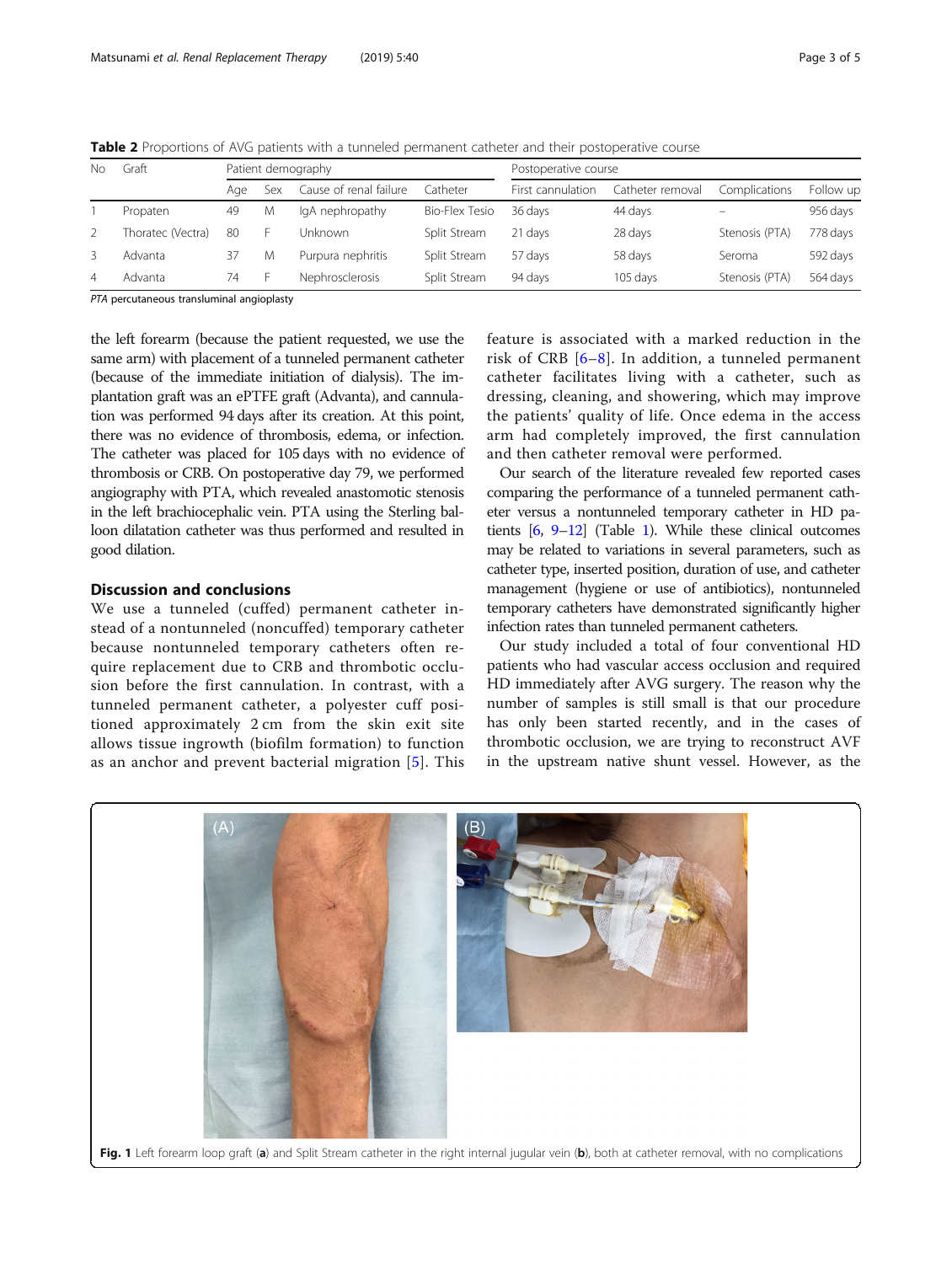<span id="page-3-0"></span>number of cases of graft use gradually increases, our procedure (AVG with tunneled permanent catheter) will likely see increased use in the near future.

The original shunt vessels have often already developed following AVF upstream reconstruction in thrombotic occlusion cases; thus, HD can be resumed with high blood flow despite immediate puncture after operation. Furthermore, native shunt vessels result in fewer infections than grafts; thus, we did not include AVF reconstruction cases in this study.

On the other hand, the immediate-use ePTFE graft (Acuseal; W. L. Gore & Associates, Newark, DE, USA) seems to be widely used overseas [[13,](#page-4-0) [14\]](#page-4-0). However, in Japan, the sales and use of Acuseal had just been approved in 2015, and thus, there are no long-term clinical reports describing its use. Therefore, those grafts were not included in this study either.

All AVG surgeries were performed under local and brachial plexus block anesthesia. We used loop forearm grafts that were anastomosed to the brachial artery and basilic vein. There were no selection criteria for graft types. The graft efficacy, first cannulation date, postoperative complications, and graft patency over 1-year follow-up were evaluated. The details of individual patients and outcomes are summarized in Table [2.](#page-2-0)

The implantation grafts were cannulated with 16 gauge needles at a mean of 52 days after their creation, provided that there was no evidence of thrombosis, edema, or infection. The time between graft implantation and first cannulation was longer in patients 3 and 4 than in the others. This might be explained by the fact that edema was prolonged due to prior AVF creation in the same arm. The catheter was placed for a mean of 58 days with no evidence of thrombosis or CRB. Postoperative complications after 1 year were seroma  $(n = 1)$  and stenosis requiring PTA  $(n = 2)$ (Table [2](#page-2-0)). The cumulative primary-assisted patency after 1 year was 100%. Figure [1](#page-2-0) shows a representative case at catheter removal, with no edema in the access arm (a) and no catheter troubles (b).

In conclusion, this study showed that while the duration between AVG creation and its first use on HD has been prolonged, graft patency has been good. Although additional cases are required to confirm the efficacy of this approach, this finding enables the dialysis community to consider the initiation of AVG use immediately in cases of vascular access occlusion.

#### Abbreviations

AVF: Arteriovenous fistula; AVG: Arteriovenous graft; CRB: Catheter-related bacteremia; ESRD: End-stage renal disease; HD: Hemodialysis

#### Acknowledgements

The authors would like to thank Drs. Shun Watanabe, Masahiko Oguro, Daisuke Ikuma, Hiroki Mizuno, Rikako Hiramatsu, Keiichi Sumida, Masayuki Yamanouchi, Tatsuya Suwabe, and Naoki Sawa for their careful patient management at Toranomon Hospital Kajigaya in Kanagawa, Japan.

#### Authors' contributions

MM designed and wrote the manuscript. YN and KT treated the patients. YU and YI supervised the vascular access program and corrected the manuscript. All authors read and approved the final manuscript.

#### Funding

No funding was obtained for this study.

#### Availability of data and materials

All data supporting our findings are contained within the manuscript.

## Ethics approval and consent to participate

Not applicable.

#### Consent for publication

Written informed consent was obtained from the patients to publish this case report and any accompanying images. A copy of the written consent form is available for review by the editor of this journal.

#### Competing interests

The authors declare that they have no competing interests.

#### Author details

<sup>1</sup>Department of Surgery, Nephrology Center, Toranomon Hospital, 2-2-2 Toranomon, Minato-ku, Tokyo 105-8470, Japan. <sup>2</sup>Nephrology Center, Toranomon Hospital, Tokyo, Japan. <sup>3</sup>Okinaka Memorial Institute for Medical Research, Tokyo, Japan.

#### Received: 25 March 2019 Accepted: 27 August 2019 Published online: 06 September 2019

#### References

- 1. Masakane I, Taniguchi M, Nakai S, Tsuchida K, Wada A, Ogata S, Hasegawa T, Hamano T, Hanafusa N, Hoshino J, et al. Annual dialysis data report 2016, JSDT renal data registry. Adv Ren Replace Ther. 2018;4(1):45.
- 2. Masakane I, Taniguchi M, Nakai S, Tsuchida K, Goto S, Wada A, Ogata S, Hasegawa T, Hamano T, Hanafusa N, et al. Annual Dialysis data report 2015, JSDT renal data registry. Adv Ren Replace Ther. 2018;4(1):19.
- 3. Harish A, Allon M. Arteriovenous graft infection: a comparison of thigh and upper extremity grafts. Clin J Am Soc Nephrol. 2011;6(7):1739–43.
- 4. Woo K, Lok CE. New insights into dialysis vascular access: what is the optimal vascular access type and timing of access creation in CKD and dialysis patients? Clin J Am Soc Nephrol. 2016;11(8):1487–94.
- 5. Gallieni M, Brenna I, Brunini F, Mezzina N, Pasho S, Giordano A. Dialysis central venous catheter types and performance. J Vasc Access. 2014; 15(Suppl 7):S140–6.
- 6. Weijmer MC, Vervloet MG, ter Wee PM. Compared to tunnelled cuffed haemodialysis catheters, temporary untunnelled catheters are associated with more complications already within 2 weeks of use. Nephrol Dial Transplant. 2004;19(3):670–7.
- 7. Klouche K, Amigues L, Deleuze S, Beraud JJ, Canaud B. Complications, effects on dialysis dose, and survival of tunneled femoral dialysis catheters in acute renal failure. Am J Kidney Dis. 2007;49(1):99–108.
- 8. Clark EG, Barsuk JH. Temporary hemodialysis catheters: recent advances. Kidney Int. 2014;86(5):888–95.
- 9. Mendu ML, May MF, Kaze AD, Graham DA, Cui S, Chen ME, Shin N, Aizer AA, Waikar SS. Non-tunneled versus tunneled dialysis catheters for acute kidney injury requiring renal replacement therapy: a prospective cohort study. BMC Nephrol. 2017;18(1):351.
- 10. Saad TF. Bacteremia associated with tunneled, cuffed hemodialysis catheters. Am J Kidney Dis. 1999;34(6):1114–24.
- 11. Rocklin MA, Dwight CA, Callen LJ, Bispham BZ, Spiegel DM. Comparison of cuffed tunneled hemodialysis catheter survival. Am J Kidney Dis. 2001;37(3):557–63.
- 12. Lee T, Barker J, Allon M. Tunneled catheters in hemodialysis patients: reasons and subsequent outcomes. Am J Kidney Dis. 2005;46(3):501–8.